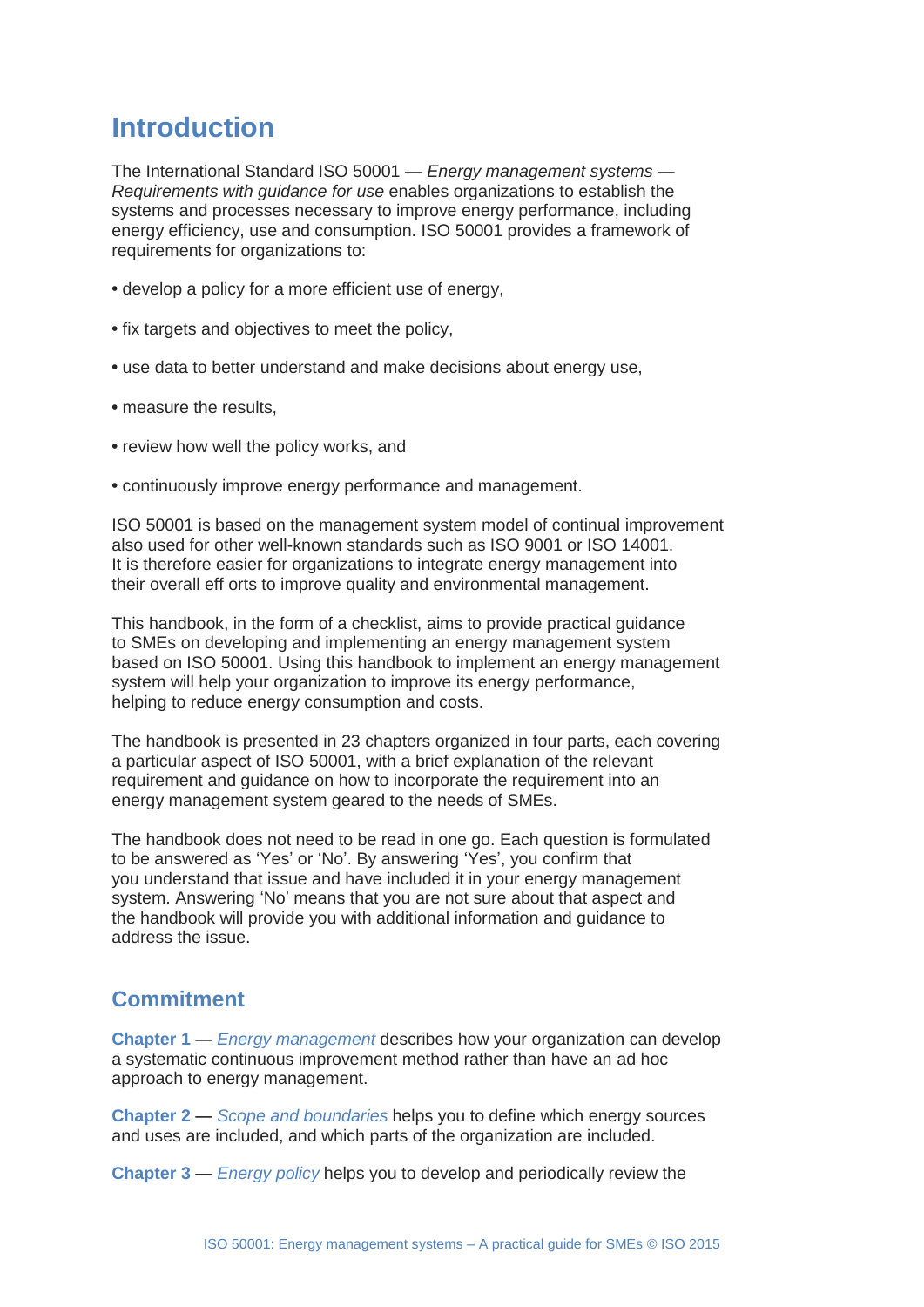energy policy document, stating your organization's commitment to achieving energy performance improvement as defined and signed off by top management.

**Chapter 4** — *Resources* helps you to ensure that relevant personnel understand their roles, responsibility and authority, and are resourced and supported in their roles in the implementation of the energy management system. It also considers other resources such as financial and data requirements.

#### **Planning**

**Chapter 5** — *Planning* helps you to develop plans to reduce energy consumption.

**Chapter 6** — *Legal and other requirements* helps you to identify and document all the legal and other requirements affecting your organization's energy use, consumption and efficiency.

**Chapter 7** — *Energy review* takes you through all the steps that are necessary when carrying out an energy review.

**Chapter 8** — *Performance measurement* covers energy consumption, relevant variables, energy performance indicators and baselines.

**Chapter 9** — *Target setting and action plans*, based on available energy-saving opportunities, helps you to develop targets and action plans.

#### **Implementation**

**Chapter 10** — *Awareness, training and competence* enables you to help people that affect the energy consumption of the organization to understand their roles and to be competent in their use of energy.

**Chapter 11** — *Communication* helps you to ensure that relevant people are aware of the Energy Management system activities and have an opportunity to contribute to the improvement of energy performance.

**Chapter 12** — *Documentation* helps you to ensure that critical documents and records pertaining to energy performance and the energy management system are maintained and available to those requiring them.

**Chapter 13** — *Operational control* helps you to ensure that all significant energyusing equipment and systems are maintained and are operated efficiently.

**Chapter 14** — *Energy-efficient design* helps you to ensure that new projects or changes with a potentially significant energy impact are evaluated from an energy perspective.

**Chapter 15** — *Procurement* helps you to ensure that the procurement of energy, equipment and services is managed to reduce costs and improve performance.

### **Checking**

**Chapters 16** — *Monitoring, measurement and analysis* helps you check energy performance indicators, operating parameters and other performance-related data and information.